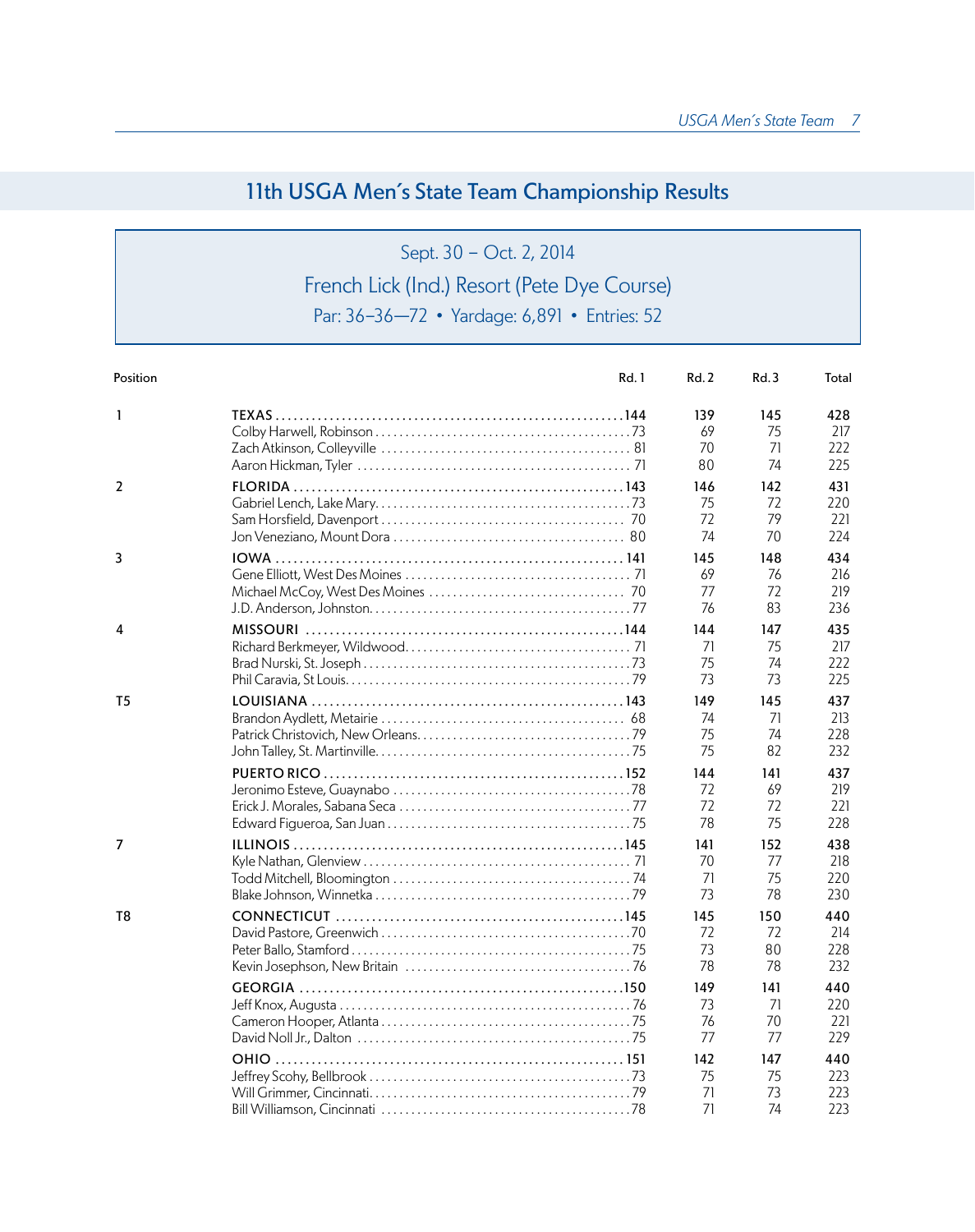#### *8 USGA Men's State Team*

| Position | Rd. 1 | Rd.2                  | Rd.3                         | Total                    |
|----------|-------|-----------------------|------------------------------|--------------------------|
|          |       | 148                   | 144                          | 440                      |
|          |       | 77                    | 67                           | 219                      |
|          |       | 71                    | 77                           | 221                      |
|          |       | 79                    | 78                           | 236                      |
|          |       | 142                   | 149                          | 442                      |
|          |       | 70                    | 78                           | 223                      |
|          |       | 72                    | 74                           | 223                      |
|          |       | 77                    | 75                           | 228                      |
|          |       | 148                   | 150                          | 442                      |
|          |       | 71                    | 74                           | 217                      |
|          |       | 77                    | 77                           | 226                      |
|          |       | 80                    | 76                           | 235                      |
|          |       | 154                   | 145                          | 442                      |
|          |       | 76                    | 74                           | 225                      |
|          |       | 80                    | 79                           | 227                      |
|          |       | 78                    | 71                           | 228                      |
| 15       |       | 145                   | 153                          | 443                      |
|          |       | 71                    | 76                           | 217                      |
|          |       | 74                    | 82                           | 231                      |
|          |       | 79                    | 77                           | 234                      |
| 16       |       | 148                   | 148                          | 444                      |
|          |       | 77                    | 72                           | 221                      |
|          |       | 71                    | 76                           | 224                      |
|          |       | 78                    | 77                           | 231                      |
| T17      |       | 149                   | 145                          | 445                      |
|          |       | 70                    | 72                           | 219                      |
|          |       | 79                    | 73                           | 231                      |
|          |       | 82                    | 79                           | 235                      |
|          |       | 143                   | 154                          | 445                      |
|          |       | 72                    | 73                           | 219                      |
|          |       | 71                    | 81                           | 229                      |
|          |       | 74                    | 84                           | 232                      |
|          |       | 143                   | 151                          | 445                      |
|          |       | 71                    | 75                           | 223                      |
|          |       | 72                    | 78                           | 225                      |
|          |       | 78                    | 76                           | 230                      |
|          |       | 144                   | 152                          | 445                      |
|          |       | 70                    | 79                           | 221                      |
|          |       | 74                    | 75                           | 227                      |
|          |       | 77                    | 77                           | 231                      |
| 21       |       | 139                   | 153                          | 446                      |
|          |       | 68                    | 76                           | 221                      |
|          |       | 71                    | 77                           | 225                      |
|          |       | 80                    | 85                           | 250                      |
| T22      |       | 152<br>75<br>77<br>78 | 150<br>74<br>76<br>79        | 449<br>222<br>227<br>236 |
|          |       | 148<br>74<br>80<br>74 | 152<br>75<br>77<br><b>NC</b> | 449<br>224<br>234<br>NC. |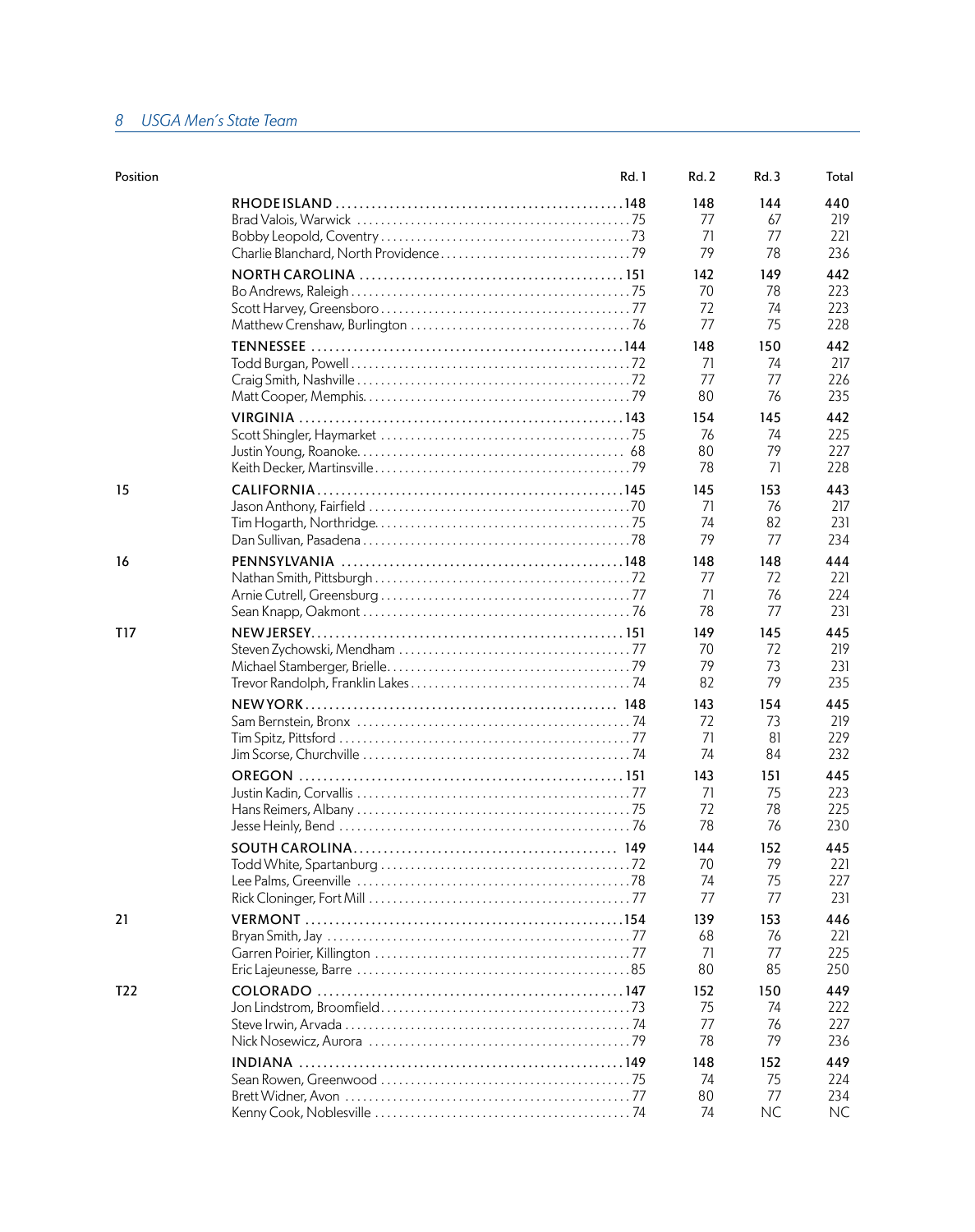| Position        | Rd. 1    | Rd. 2                 | Rd.3                  | Total                    |
|-----------------|----------|-----------------------|-----------------------|--------------------------|
|                 |          | 144                   | 154                   | 449                      |
|                 |          | 71                    | 73                    | 224                      |
|                 |          | 73                    | 82                    | 232                      |
|                 |          | 80                    | 81                    | 235                      |
|                 |          | 149                   | 153                   | 449                      |
|                 |          | 73                    | 76                    | 226                      |
|                 |          | 76                    | 86                    | 232                      |
|                 |          | 84                    | 77                    | 239                      |
| T <sub>26</sub> |          | 148                   | 150                   | 450                      |
|                 |          | 75                    | 73                    | 223                      |
|                 |          | 76                    | 77                    | 230                      |
|                 |          | 73                    | 78                    | 232                      |
|                 |          | 149                   | 152                   | 450                      |
|                 |          | 75                    | 76                    | 224                      |
|                 |          | 74                    | 76                    | 226                      |
|                 |          | 88                    | 82                    | 247                      |
|                 |          | 154                   | 147                   | 450                      |
|                 |          | 75                    | 71                    | 222                      |
|                 |          | 79                    | 76                    | 228                      |
|                 |          | 85                    | 81                    | 245                      |
| 29              |          | 151                   | 149                   | 451                      |
|                 |          | 74                    | 74                    | 225                      |
|                 |          | 79                    | 75                    | 228                      |
|                 |          | 77                    | 76                    | 230                      |
| T30             |          | 150                   | 154                   | 454                      |
|                 |          | 75                    | 78                    | 227                      |
|                 |          | 75                    | 80                    | 231                      |
|                 |          | 85                    | 76                    | 249                      |
|                 |          | 154<br>77<br>77<br>86 | 144<br>71<br>73<br>78 | 454<br>225<br>229<br>245 |
|                 |          | 158<br>84<br>80<br>78 | 151<br>75<br>76<br>78 | 454<br>228<br>232<br>234 |
| T33             | DELAWARE | 153<br>76<br>77<br>80 | 156<br>68<br>88<br>88 | 455<br>218<br>237<br>251 |
|                 |          | 153<br>76<br>77<br>77 | 154<br>76<br>78<br>79 | 455<br>223<br>233<br>233 |
|                 |          | 150<br>72<br>78<br>82 | 149<br>73<br>76<br>77 | 455<br>221<br>236<br>239 |
| T36             |          | 151                   | 151                   | 456                      |
|                 |          | 71                    | 72                    | 217                      |
|                 |          | 81                    | 79                    | 242                      |
|                 |          | 80                    | 82                    | 242                      |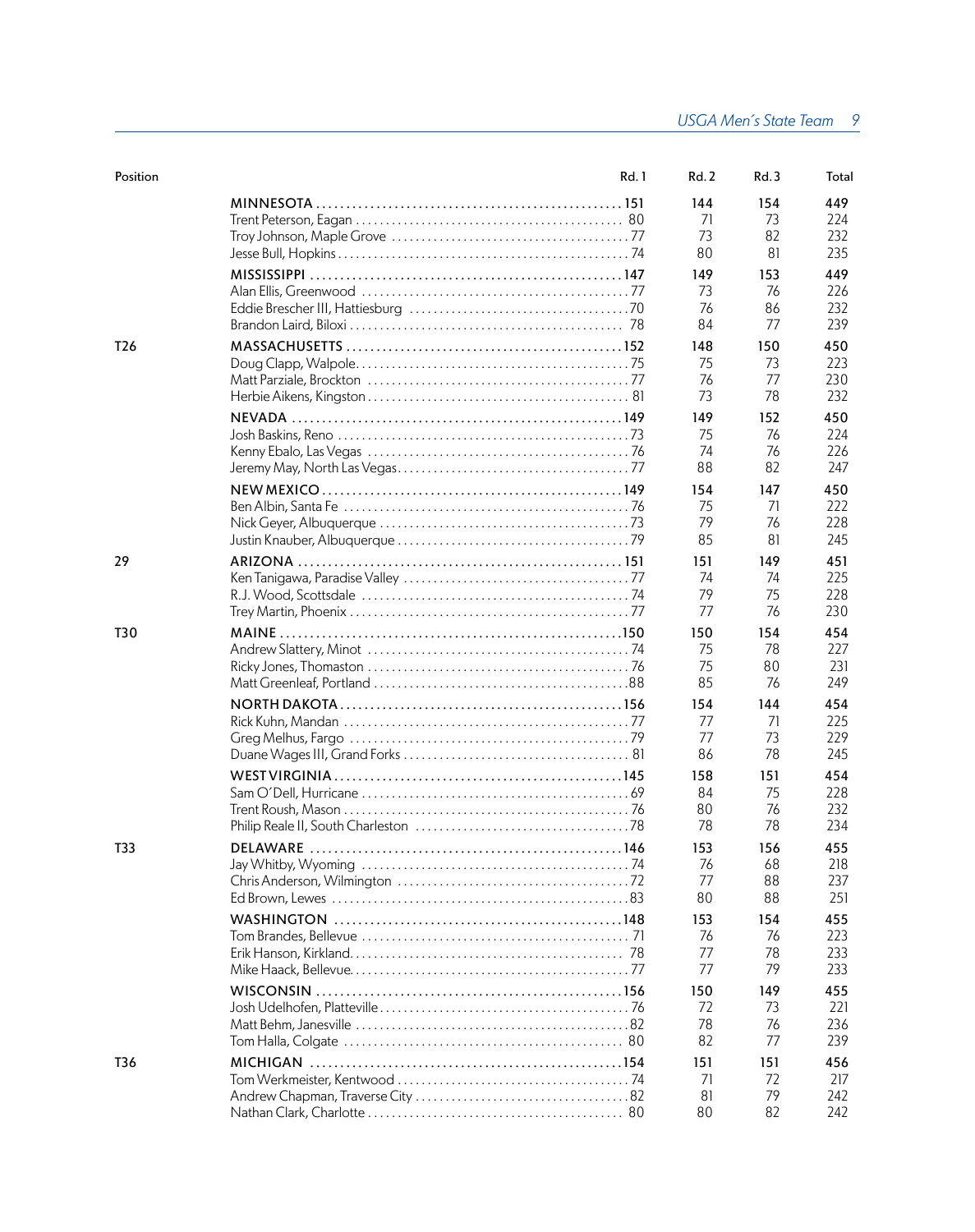#### *10 USGA Men's State Team*

| Position | Rd. 1 | Rd.2 | Rd.3      | Total |
|----------|-------|------|-----------|-------|
|          |       | 149  | 149       | 456   |
|          |       | 70   | 78        | 225   |
|          |       | 79   | 71        | 231   |
|          |       | 88   | 82        | 252   |
| T38      |       | 149  | 160       | 458   |
|          |       | 76   | 79        | 227   |
|          |       | 74   | 81        | 232   |
|          |       | 75   | 82        | 237   |
|          |       | 150  | 154       | 458   |
|          |       | 71   | 79        | 228   |
|          |       | 82   | 75        | 235   |
|          |       | 79   | 82        | 237   |
| 40       |       | 150  | 154       | 459   |
|          |       | 74   | 76        | 226   |
|          |       | 76   | 78        | 234   |
|          |       | 78   | 78        | 235   |
| 41       |       | 151  | 155       | 461   |
|          |       | 75   | 77        | 228   |
|          |       | 76   | 78        | 233   |
|          |       | 76   | 81        | 236   |
| 42       |       | 153  | 152       | 462   |
|          |       | 77   | 78        | 230   |
|          |       | 76   | 74        | 235   |
|          |       | 80   | 85        | 247   |
| 43       |       | 154  | 152       | 464   |
|          |       | 83   | 73        | 234   |
|          |       | 76   | 79        | 235   |
|          |       | 78   | 79        | 239   |
| 44       |       | 156  | 157       | 465   |
|          |       | 78   | 80        | 232   |
|          |       | 78   | 77        | 233   |
|          |       | 80   | 85        | 243   |
| T45      |       | 153  | 154       | 466   |
|          |       | 73   | 78        | 229   |
|          |       | 81   | 76        | 238   |
|          |       | 80   | 80        | 247   |
|          |       | 155  | 156       | 466   |
|          |       | 77   | 78        | 230   |
|          |       | 82   | 78        | 242   |
|          |       | 78   | 84        | 242   |
| 47       |       | 155  | 161       | 468   |
|          |       | 74   | 83        | 232   |
|          |       | 84   | 78        | 239   |
|          |       | 81   | 83        | 248   |
| T48      |       | 159  | 156       | 469   |
|          |       | 83   | 77        | 235   |
|          |       | 80   | 79        | 238   |
|          |       | 79   | 82        | 242   |
|          |       | 157  | 156       | 469   |
|          |       | 80   | 77        | 237   |
|          |       | 77   | 79        | 237   |
|          |       | 81   | <b>NC</b> | NC.   |